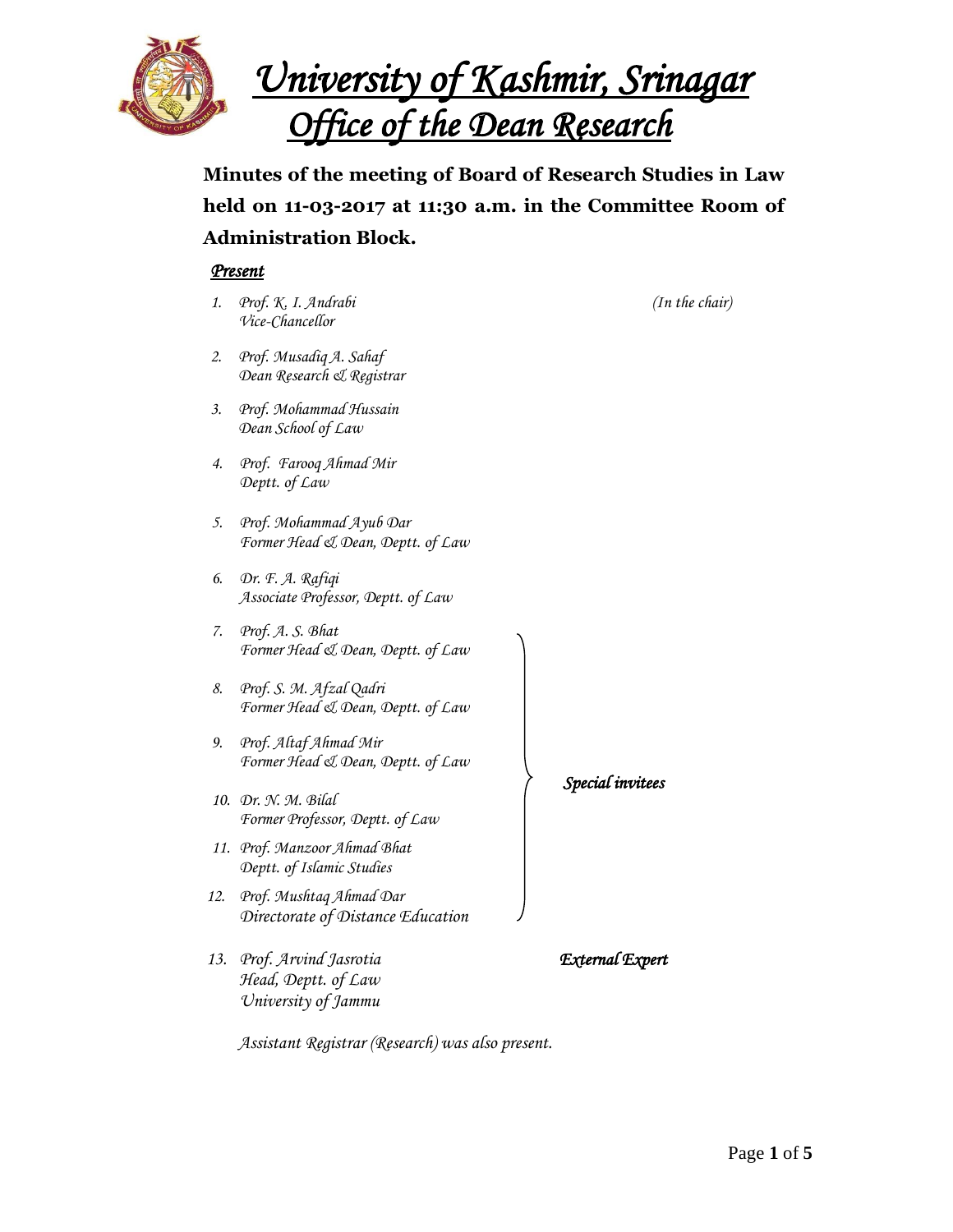At the outset, the Dean & Head, Deptt. of Law welcomed the members for participation in BORS meeting in Law. Hon'ble Vice-Chancellor showed his displeasure at the Faculty of Law for not having held BORS during last six (6) years. The Vice-Chancellor impressed upon the members of the DRC that the DRC should meet periodically and come up with recommendations to be put before BORS.

Thereafter, agenda items were taken up for consideration.

### **Item**

# **No.1 Perusal of the action taken report on the minutes of the last meeting of the BORS in Law held on 20-10-2011.**

**Resolved that** action taken pertaining to the resolutions of the last meeting of the BORS in Law held on 20-10-2011, **be placed on record.**

# **Item**

**No. 2 Confirmation of the minutes of the last meeting of the BORS in Law held on 20-10-2011.** 

**Resolved that** the minutes of the last meeting of BORS in Law held on 20-10-2011, **be confirmed**.

### **Item**

**No. 3 Consideration of the request made by the following teachers for grant of recognition as research guides to supervise Ph. D scholars in the discipline of Law:-**

| $S.$ No | Particulars                 |  |  |  |
|---------|-----------------------------|--|--|--|
| 01.     | Dr. Shahnaz                 |  |  |  |
|         | Sr. Assistant Professor,    |  |  |  |
|         | Deptt. of Law               |  |  |  |
| 02.     | Dr. Syed Asima Refayi       |  |  |  |
|         | Assistant Professor,        |  |  |  |
|         | Deptt. of Law               |  |  |  |
| 03.     | Dr. Showkat Ahmad Bhat      |  |  |  |
|         | <b>Assistant Professor,</b> |  |  |  |
|         | Deptt. of Law               |  |  |  |

**Resolved that the teachers be considered for recognition as research guides** to supervise Ph.D scholars in the Deptt. of Law .

It was also resolved that DRC should also examine requests/Curriculum Vitae of Dr. Hena Basharat and Dr. Mohd Yasin, Assistant Professors for recognition as research guides **provided they fulfill eligible criteria contained in statute 35(a) read with, University Council resolution dated 22-09-2013.** Recommendations of the DRC shall be submitted to Vice-Chancellor for approval.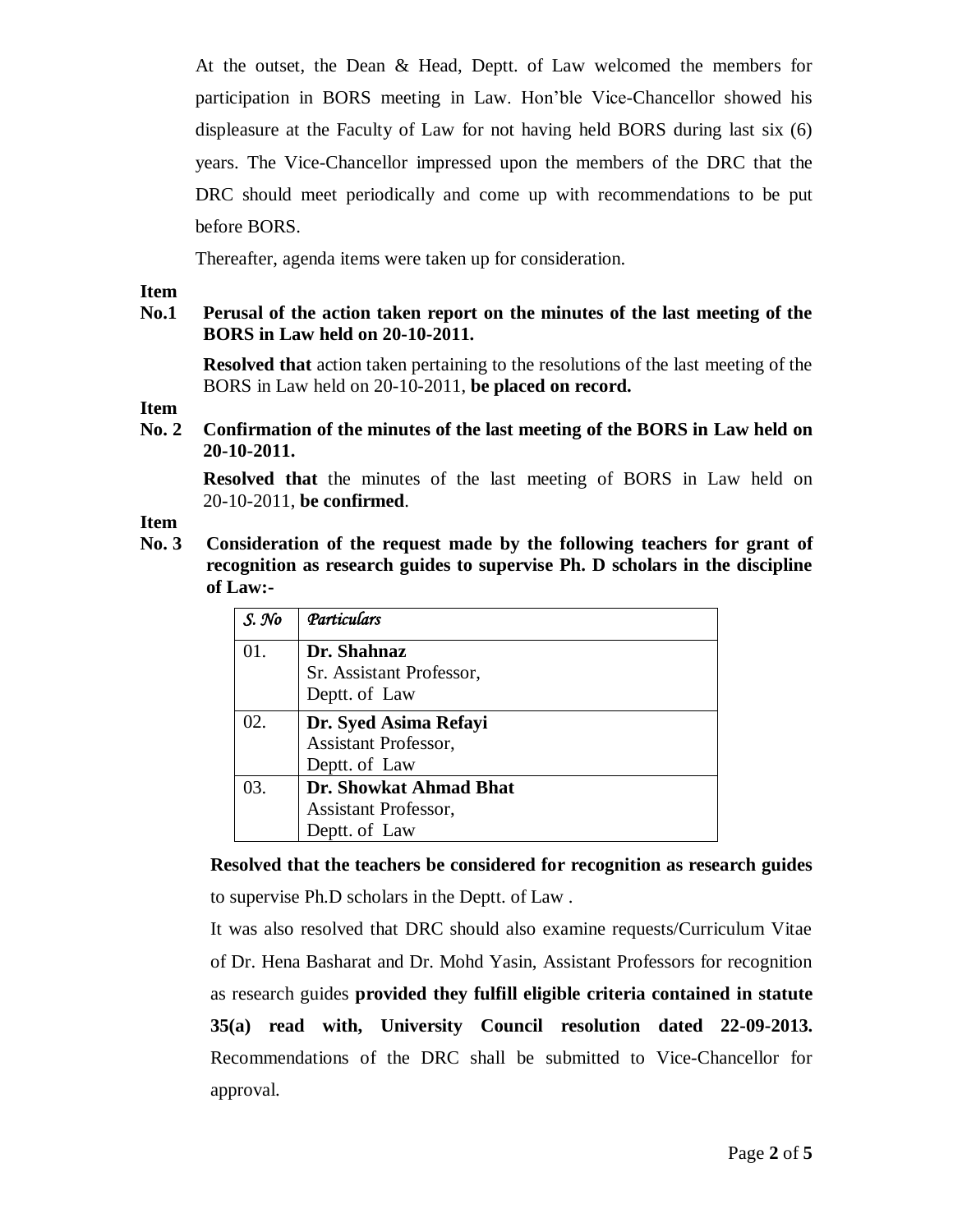# **Item**

**No. 4 Consideration of the request made by the following Ph.D scholars for grant of extension and re-registration, for the period shown against each:**

| S.<br>$\mathcal{N}$ o | of<br>the<br>Name<br>candidate | Date of joining | Extension grated<br>from | Re-registration<br>grated from |
|-----------------------|--------------------------------|-----------------|--------------------------|--------------------------------|
| 01.                   | Mrs. Gulafroze Jan             | 15-04-2010      | 15-04-2013 to            | 15-04-2015 to                  |
|                       |                                |                 | 14-04-2015               | 14-04-2017                     |
| 02.                   | Mrs. Rifat Khan                | 09-04-2010      | 09-04-2013 to            | 09-04-2015 to                  |
|                       |                                |                 | 08-04-2015               | 08-04-2017                     |

**Resolved that the candidates be advised to apply for fresh registration** on the already allotted topic of research subject to the condition that said topic of research has not been allotted to any other scholar. However, fresh registration shall be considered by the DRC **subject to the fulfillment of following conditions**:-

- 1. Production of NOC by the candidates from their Employer;
- 2. Certificate of the supervisor duly countersigned by Head of the Deptt. to the effect that the scholar was on the rolls of the Deptt., marking attendance, during the residency period.
- 3. Prof. Ab. Latif Wani, having superannuated, new supervisor shall be allotted to Mrs. Rifat Khan.

# **Item**

# **No.05 Consideration of the request made by the following candidates for change of registration from whole-time to part-time:-**

**1. Ms. Romana**

# **2. Ms. Suraya Saleem**

**Resolved that the candidates be advised to apply for fresh registration** on part-time basis. Topics of research already allotted to the scholars shall remain unchanged provided supervisors concerned certify that no other scholar has carried out research on the said topics and 50% work on the research topic has been completed by them. Since Prof. Ab. Latief Wani having superannuated, therefore new guide shall be allotted to Ms. Romana. However, Prof. M. A. Dar shall continue to guide Ms. Suraya Saleem **even after fresh registration**. Fresh registration of both the candidates shall be considered by DRC only after they produce NOC from the Parent Departments.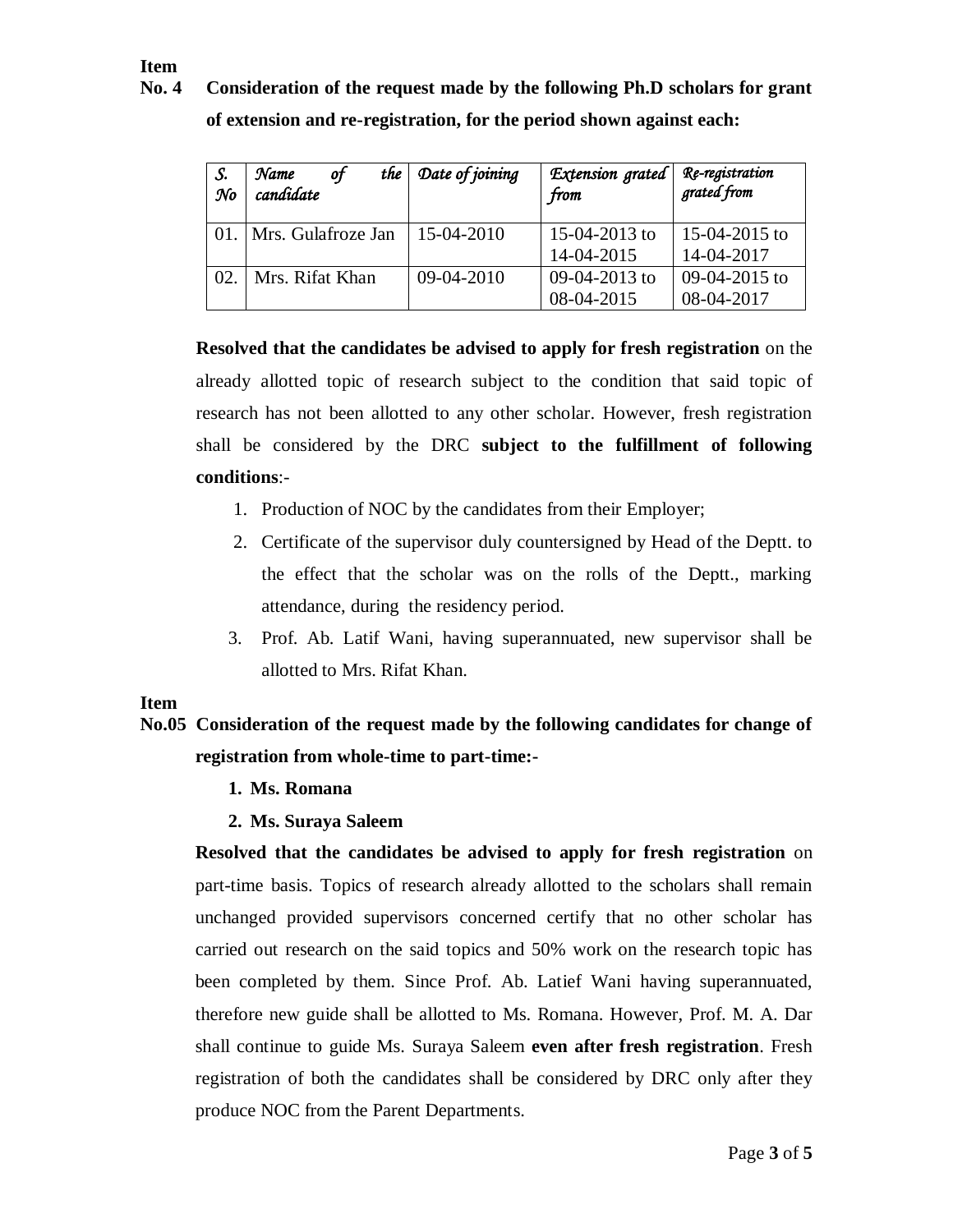### **Item**

**No. 06 Consideration of the request made by Mrs. Romana Shafaq for grant of re-registration to the Ph. D programme.**

> **Resolved that** Mrs. Romana Shafaq shall **be advised to apply for fresh registration** to be considered by DRC subject to production of NOC from her Employer. As recommended by DRC, Dr. F.A Rafiqi and Dr. Beauty Banday shall be considered as supervisor and co-supervisor, for the candidate on her **fresh registration**.

#### **Item**

**No. 07 Consideration of the request made by Mr. Arshid Andrabi, Ph. D scholar for not counting period of absence of six months spent by him outside the Deptt. in connection with research programme.**

> **Resolved that** reports of Supervisor, Dr. Sheikh Showkat & Co-supervisor, Dr. N. M. Bilal, with regard to residency period, if any, put in by the scholar be asked for. On the basis of the reports of Supervisor and Co-supervisor, the candidate shall be considered for extension/re-registration whatever required as per statutes, by DRC and Dean School of Law. Recommendations of DRC shall be forwarded to Dean Research for consideration as per statutes.

#### **Item**

# **No. 08 Appointment of Dr. Mushtaq Ahmad Dar, Professor, Law, Directorate of Distance Education, as co-supervisor for Ph.D scholar Ms. Suheem Altaf.**

**Resolved that** the Prof. Mushtaq Ahmad Dar, Directorate of Distance Education shall act as co-guide to the Ph.D scholar in place of Dr. Sheikh Showkat who has joined Central University of Kashmir.